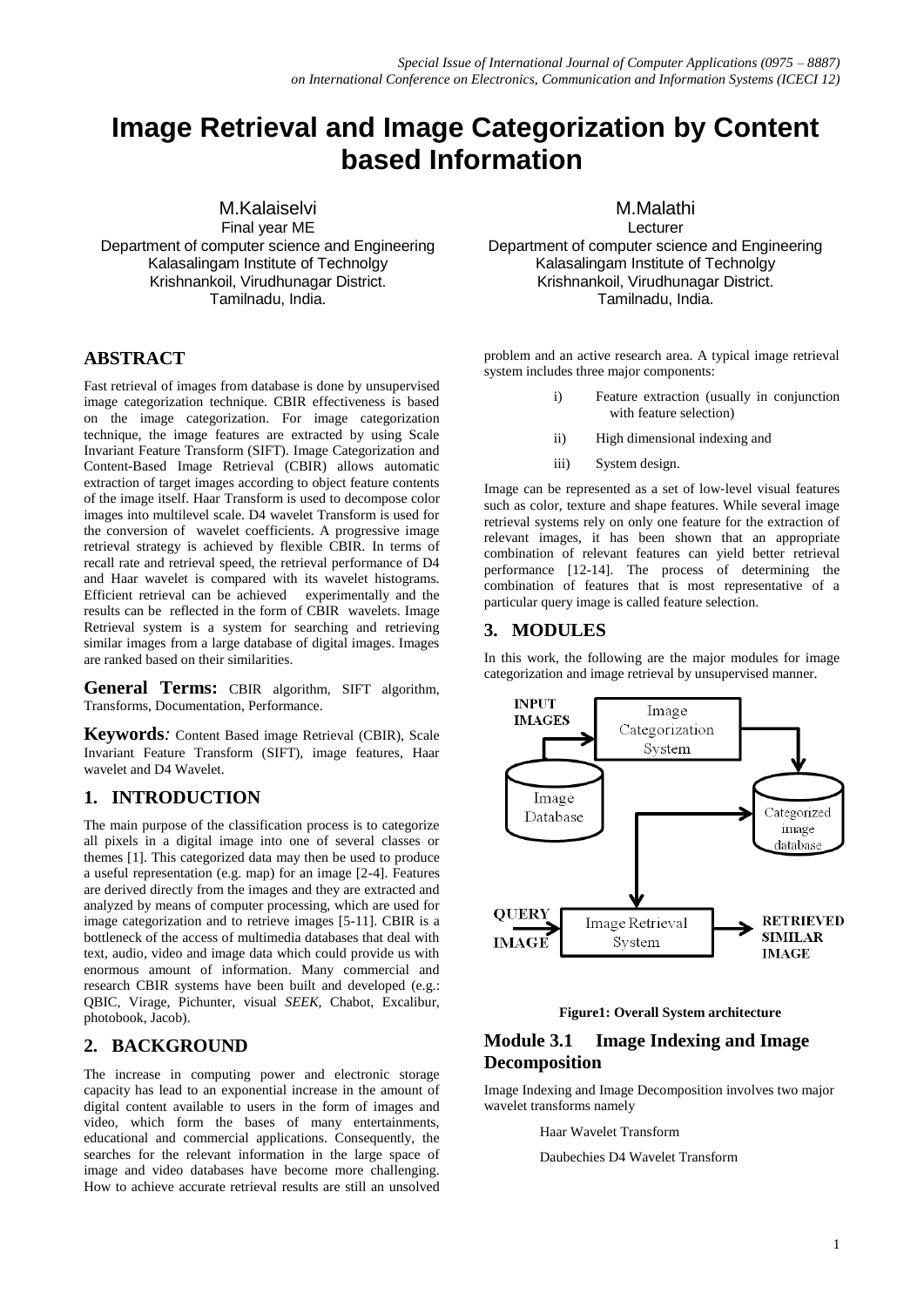*3.1.1:Haar Wavelet Transform*



**Figure 2: Haar Wavelet Transform Architecture**

If a data set  $S_0$ ,  $S_1$  ....  $S_{N-1}$  contains N elements, there will be N/2 averages and N/2 wavelet coefficient values. The averages are stored in the upper half of the N element array and the coefficients are stored in the lower half as shown in the Figure 3.1. The averages become the input for the next step in the wavelet calculation, where for iteration i+1,  $N_{i+1} = N_{i/2}$ . The recursive iterations continue until a single average and a single coefficient are calculated. This replaces the original data set of N elements with an average, followed by a set of coefficients whose size is an increasing power of two  $(Ex: 2^0, 2^1, 2^2 ... 2^{N/2}).$ The arrow represents a split operation that reorders the result so that the average values are in the first half of the vector and the coefficients are in the second half. To complete the forward Haar transform there are two more steps. The next step would multiple the average values *i<sup>a</sup>* by a 4x4 transform matrix, generating two new averages and two new coefficients which would replace the averages in the first step. The last step these new averages are multiplied by a 2x2 matrix, generating the final average and the final coefficient.

#### 3.1.2: Daubechies D4 Wavelet Transform



**Figure 3: D4 Wavelet Transform Architecture**

The D4 transform has four wavelet and scaling function coefficients. The scaling function coefficients are:

$$
h_0 = \frac{1 + \sqrt{3}}{4\sqrt{2}} \quad h_1 = \frac{3 + \sqrt{3}}{4\sqrt{2}}
$$

$$
h_2 = \frac{3 - \sqrt{3}}{4\sqrt{2}} \quad h_3 = \frac{1 - \sqrt{3}}{4\sqrt{2}}
$$

Each step of the wavelet transform applies the scaling function to the data input. If the original data set has N values, the scaling function will be applied in the wavelet transform step to calculate N/2 smoothed values. In the ordered wavelet transform the smoothed values are stored in the lower half of the N element input vector.

The wavelet function coefficient values are:

$$
g_0 = h_3
$$
;  $g_1 = -h_2$ ;  $g_2 = h_1$ ;  $g_3 = -h_0$ 

Each step of the wavelet transform applies the wavelet function to the input data. If the original data set has N values, the wavelet function will be applied to calculate N/2 differences (reflecting change in the data). In the ordered wavelet transform the wavelet values are stored in the upper half of the N element input vector. The scaling and wavelet functions are calculated by taking the inner product of the coefficients and four data values.

The equations are shown below. Daubechies D4 scaling function

$$
a_i = h_0 s_{2i} + h_1 s_{2i+1} + h_2 s_{2i+2} + h_3 s_{2i+3}
$$
  

$$
a[i] = h_0 s[2i] + h_1 s[2i+1] + h_2 s[2i+2] + h_3 s[2i+3]
$$

Daubechies D4 wavelet function

$$
C_i = g_0 S_{2i} + g_1 S_{2i+1} + g_2 S_{2i+2} + g_3 S_{2i+3}
$$
  

$$
c[i] = g_0 s[2i] + g_1 s[2i+1] + g_2 s[2i+2] + g_3 s[2i+3]
$$

Each iteration in the wavelet transform step calculates a scaling function value and a wavelet function value. The index *i* is incremented by two with each iteration, and new scaling and wavelet function values are calculated.

## **Module3.2 Image Categorization**

Image categorization is carried by extracting the image features by means of Scale Invariant Feature Transform (SIFT) and clustering of the features are carried out to categorize the datasets in the database. For any object in an image, interesting points on the object can be extracted to provide a "feature description" of the object. SIFT key points of objects are first extracted from a set of reference images and stored in a database. An object is recognized in a new image by individually comparing each feature from the new image to this database and finding candidate matching features based on Euclidean distance of their feature vectors. From the full set of matches, subsets of key points that agree on the object and its location, scale and orientation in the new image are identified to filter out good matches.

#### **Module3.3 Image Retrieval**

Progressive retrieval strategy is used in order to balance between computational complexity and retrieval accuracy. Three filtering techniques are used: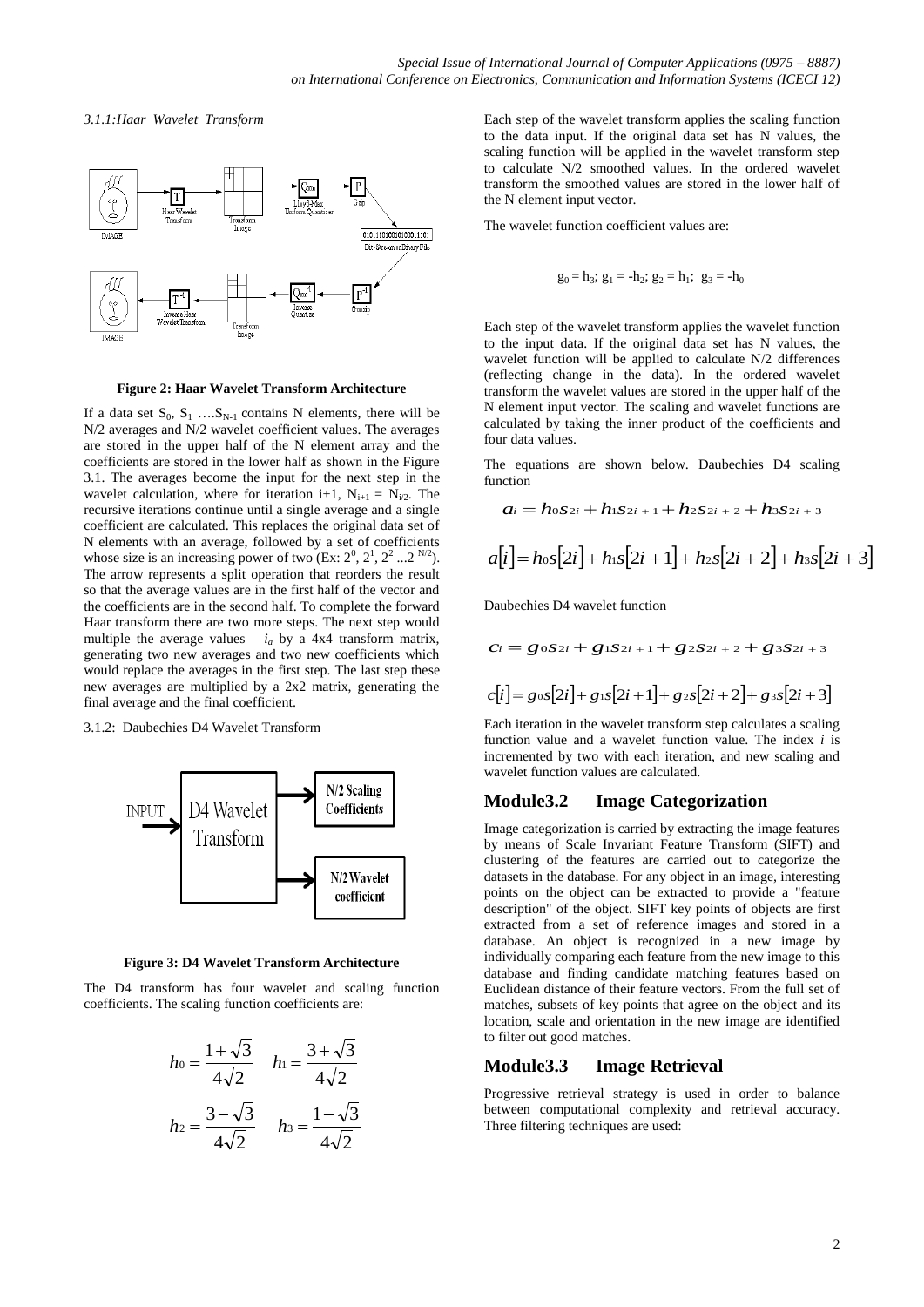- o Rough filtering
- o Progressive rough filtering
- o More Precise filtering

Rough filtering helps to find the query image from the database. Progressive rough filtering helps to deal with high and low frequency components. More precise filtering helps to retrieve similar images from database based on threshold.

## **4. EXPERIMENTAL RESULTS**

The Proposed method have been implemented and tested on digital images of Caltech 101 object categories. Each data set have minimum of 35 images to 101 images. Digital image retrieval is carried by extracting the image feature present in the images and generating feature vector to analyze the features present in the image.

Bike 2

## **4.1 Before categorization**

Bike 1





Bike 6

Bike 5



**Figure 4: Sample images of a data set before categorization**

## **4.1 After categorization**



**Figure 6: Sample images Retrieved from categorized database images for the query image given by the user**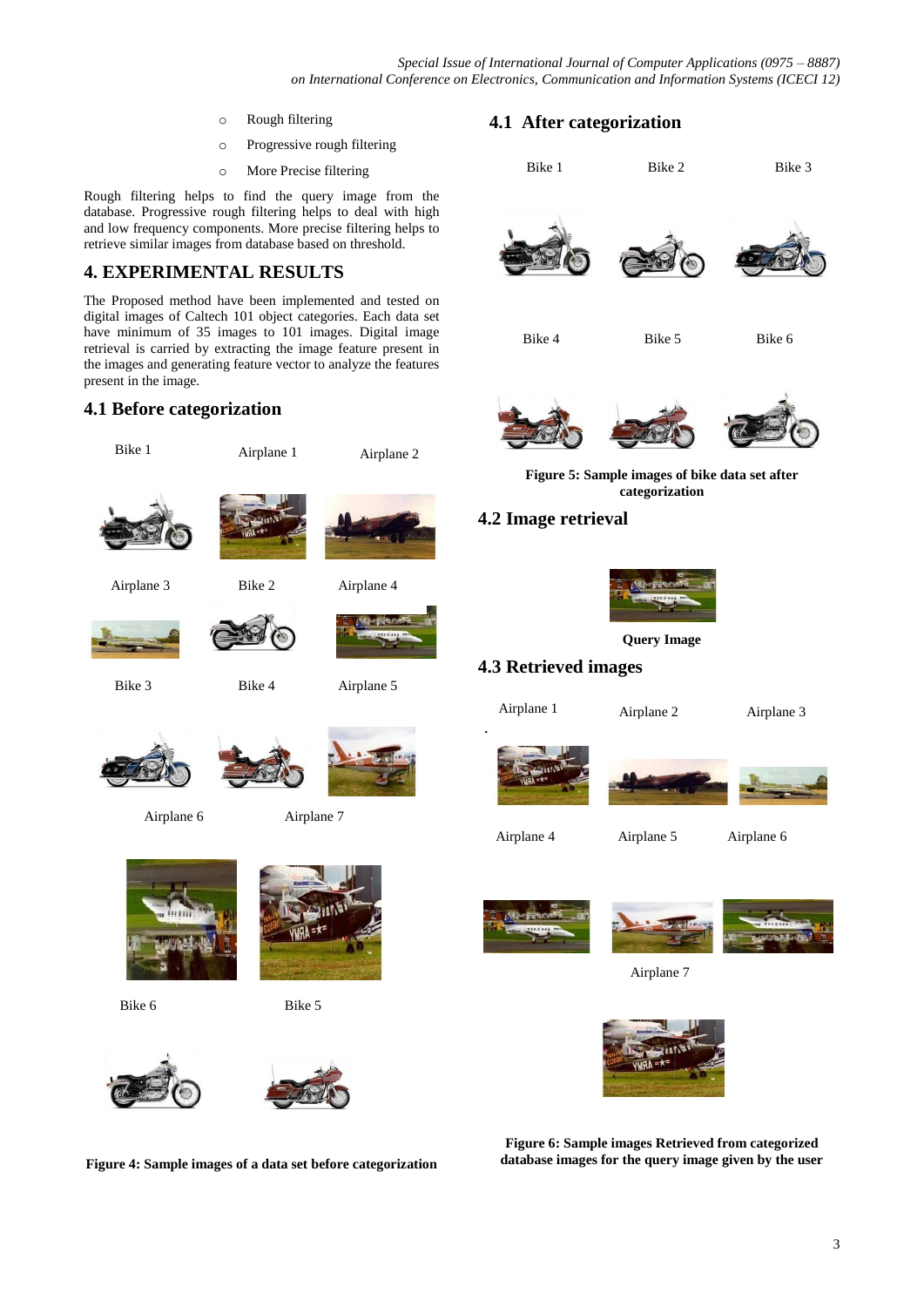## **4. RESULT PERFORMANCE**

Figure 7 &8 and Table I shows the precision and recall value of the images which is implemented.

| l'able I |  |
|----------|--|
|          |  |

| <b>Techni</b><br>que | Airpla<br>ne<br>class | <b>Bike</b><br>class | <b>Hors</b><br>es<br>class | <b>Fishes</b><br>class | Sunflo<br>wer<br>class | Averag<br>e of all<br>classes |
|----------------------|-----------------------|----------------------|----------------------------|------------------------|------------------------|-------------------------------|
| Precisio<br>n value  |                       | 0.86                 | 0.89                       | 0.87                   | 0.92                   | 0.91                          |
| Recall<br>value      | 0.80                  | 0.65                 | 0.69                       | 0.67                   | 0.75                   | 0.71                          |









## **5. CONCLUSION**

Image categorization and Content Based Information Retrieval (CBIR) approach are carried by wavelet decomposition of images, followed by feature extraction by Scale Invariant Feature Transform (SIFT) and similarity match under F-norm theory. D4 wavelet has greatly speeded retrieval as well as ensured enough recall rate comparable with Haar wavelet and wavelet histogram. In addition, the progressive retrieval strategy helps to achieve flexible compromise among retrieval indices. Finally we conclude from the results that wavelets achieve high retrieval performance in real time CBIR systems. In retrieval system, images of various size and also images which undergone transformation and illumination changes are identified.

#### **6. ACKNOWLEDGEMENT**

We have presented a comprehensive survey, emerging directions, publication trends, and scientific impact of the young and exciting field of content-based image retrieval. We believe that field will experience a paradigm shift in the foreseeable future, with the focus being more on applicationoriented, domain-specific work, generating considerable impact in day-to-day life. We have laid out guidelines for building practical, real-world systems that we perceived during our own implementation experiences. We have compid research trends in CBIR using Google Scholar's search tool and citation scores. Further analysis has been made on the impact CBIR has had in merging interests among different fields of study. We have discussed the new ideas, sub-fields, and sub-problems emerging out of core CBIR in the recent years. Meanwhile, we do believe that the quest for robust and reliable image understanding technology should continue.

#### **7. REFERENCES**

- [1] Chum O and Zisserman A, "An Exemplar Model for Learning Object Classes," Proc. IEEE Conf. Computer Vision and Pattern Recognition, 2007.
- [2] Csurka G, Bray C, Dance C, and Fan L, "Visual Categorization with Bags of Keypoints," Proc. European Conf. Computer Vision Workshop Statistical Learning in Computer Vision, 2004.
- [3] Fergus R, Perona P, and Zisserman A, "Object Class Recognition by Unsupervised Scale-Invariant Learning," Proc. IEEE Conf. Computer Vision and Pattern Recognition, 2003.
- [4] Fei-Fei L, Fergus R and Perona P," Learning Generative Visual models from Few Training Examples: An incremental Bayesian Approach Tested on 101 Object Categories ", proc.IEEE Int'l Conf.Computer Vision and pattern recogonisation Workshop Generative-Model based Vision, 2004.
- [5] Griffin G, Holub A, and Perona P, "Caltech-256 Object Category Dataset," technical report, California Inst. of Technology, 2007.
- [6] Kim G, Faloutsos C, and Hebert M, "Unsupervised Modeling of Object Categories Using Link Analysis Techniques," Proc. IEEE Conf. Computer Vision and Pattern Recognition, 2008.
- [7] Lee Y.J and Grauman K, "Shape Discovery from Unlabeled Image Collections," Proc. IEEE Conf. Computer Vision and Pattern Recognition, 2009.
- [8] Lowe D.G, "Distinctive Image Features from Scale-Invariant Key points," Int'l J. Computer Vision, vol. 60, no. 2, pp. 91-110, 2004.
- [9] Yuchi Huang, Qingshan Liu, Fengjun Lv," Unsupervised Image Categorization by Hypergraph Partition," IEEE Trans. Pattern Analysis and Machine Intelligence, vol 33,no.6, pp.1266-1273, 2011.
- [10] Zhu L, Chen Y, and Yuille A, "Unsupervised Learning of a Probabilistic Grammar for Object Detection and Parsing," Advances in Neural Information Processing Systems 19, B. Scho¨ lkopf, J. Platt, and T. Hoffman, eds., MIT Press, 2007.
- [11] Zhu L, Chen Y and Yuille A,"Unsupervised Learning of Probabilistic Grammar-Markov Models for Object Categories", IEEE Trans. Pattern Analysis and Machine Intelligence, vol 1, pp.114-128, 2009.
- [12] Quellec, G.; Lamard, M.; Cazuguel, G.; Cochener, B.; Roux, C,"Fast wavelet-Based Image Characterization for Highly Adaptive Image Retrieval",Proc.IEEE Transaction